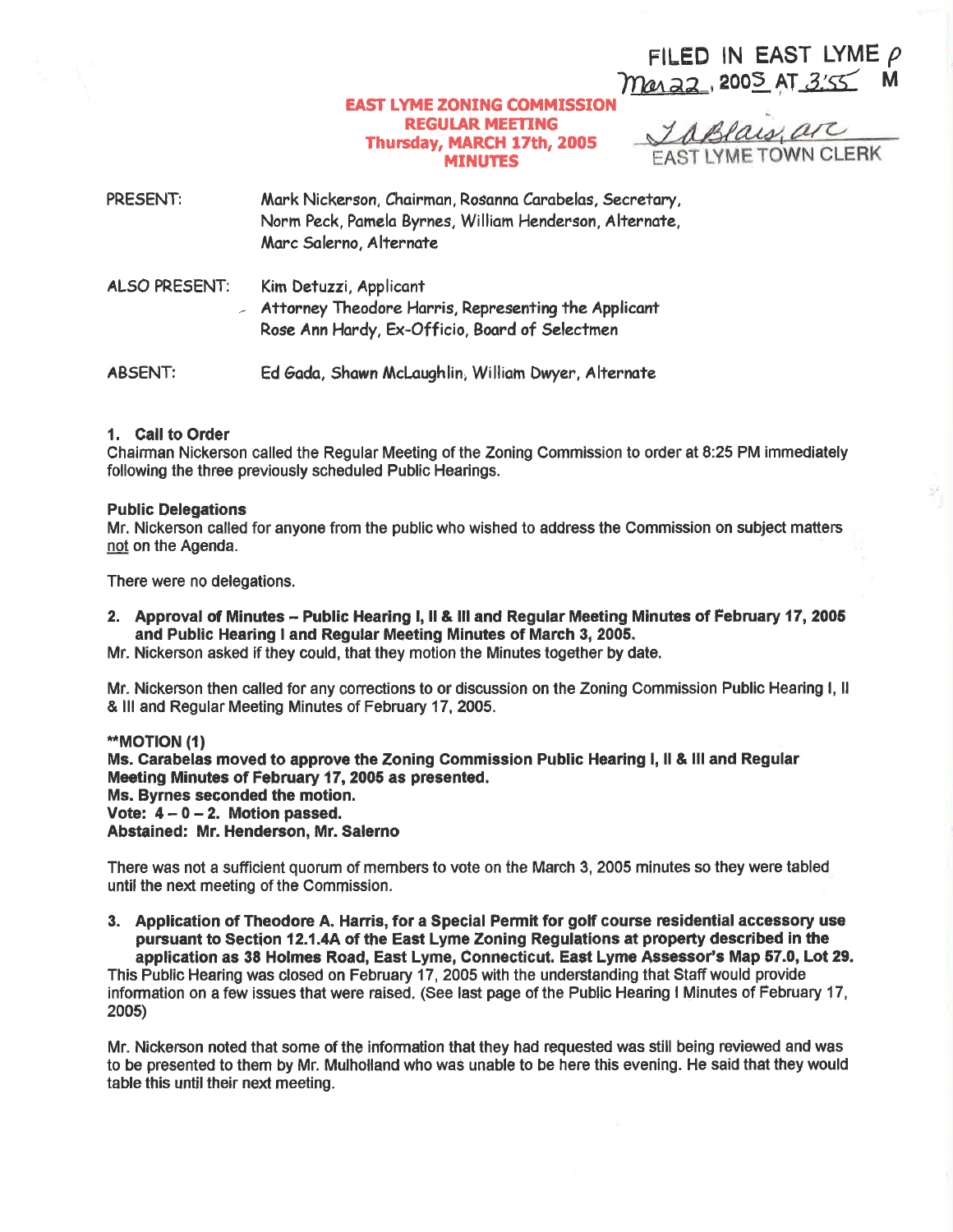- 4. Application of Kim Detuzzi for a Special Permit to operate an indoor gymnastics center at property identified in the application as 40 lndustrial Park Road, Niantic, Gonnecticut. East Lyme Assessor's Map 26.3, Lot 22.
- Mr. Peck recused himself from this discussion and seated himself in the audience.

Mr. Nickerson said that he hears them on the sidewalk and he is also looking at this property being on the edge of the school however, this would be a sidewalk to nowhere.

Ms. Carabelas said that she does not have an issue with the sidewalk. She wants to make sure that they are somehow directed by sign or other method to follow the path in the back and not to use the road. Mr. Nickerson suggested giving a two-year waiver on the sidewalk to see if the kids are walking through there or what is happening. lf there is no problem then they can make it a permanent waiver.

Ms. Bymes said that while she understands what he is saying that she has two concerns. Assuming that Mike's goes in, people would want to walk there for a burger and a shako. But, also, these people are making a considerable investment in this Town and she said that she questions requiring them to put a sidewalk in two years from now when they would already have madd a huge investment.

Mr. Nickerson said that sidewalks are normally required as they are looking to connect the Town. A two-year waiver here could give them some room to better decide on this, as they do not want to encourage traffic through that area.

Ms. Hardy waved to the Chair to be recognized.

Ms. Hardy said that the Board of Selectmen has discussed this issue as well. Regarding this – the discussion was that they do not want to encourage pedestrian traffio in the lndustrial Park. However, that was prior to Mike's Famous and the idea that people might want to get a burger and shake there. \$he said that the Board of Seledmen would have to revisit this and that she would get back to them on it. She added that there were funds in this year's budget for sidewalks from in front of the Middle School (going in the opposite direction) to the Community Center with a proposal for crosswalks there. However, when they had that discussion, thefe was a different owner of 40 Industrial and they did not have Mike's Famous, so they have not discussed this since then and they probably should revisit it, At the time of that discussion though, she said that they wanted to discourage pedestrian traffic through there regardless of age or person.

Mr. Nickerson asked if Ms. Hardy was suggesting that she might have an answer for them in the next few weeks from the Board of Selectmen on this.

Ms. Hardy said that she thought that she could.

Mr. Henderson asked for clarification on the path that would be connecting them from the school to the property and if it would be coming through the snow bank. He said that his concern was that a path would be snowed in and that a paved or hard top surface would keep the pathway clear. Next, he said that they waived the sidewalks for Mike's and that he felt that they could not place the burden of sidewalks on these people and felt that it would be a difficult argument to prove to meke them have them. He also said that he is concerned that they are in a Light lndustrial area and that even the best children get out of hand and might bolt out of a car. With this in mind, he thinks that there should be a buffer between the two buildings as one is Light lndustrial and the other will not be.

Mr. Nlckerson said that he tended to agree that the area should be defined and that there is probably a way to clear up that island and that it would not take much to do it. He said that they could address this with Staff the next time.

Ms. Carabelas said that she wants this worded so that there is an amendment to the permit stating that there is a waiver of a year and a half or two years on the sidewalk. She said that she would also like something that states that the pathway is to be kept clear and that it is defined as a pathway from the school to the facility.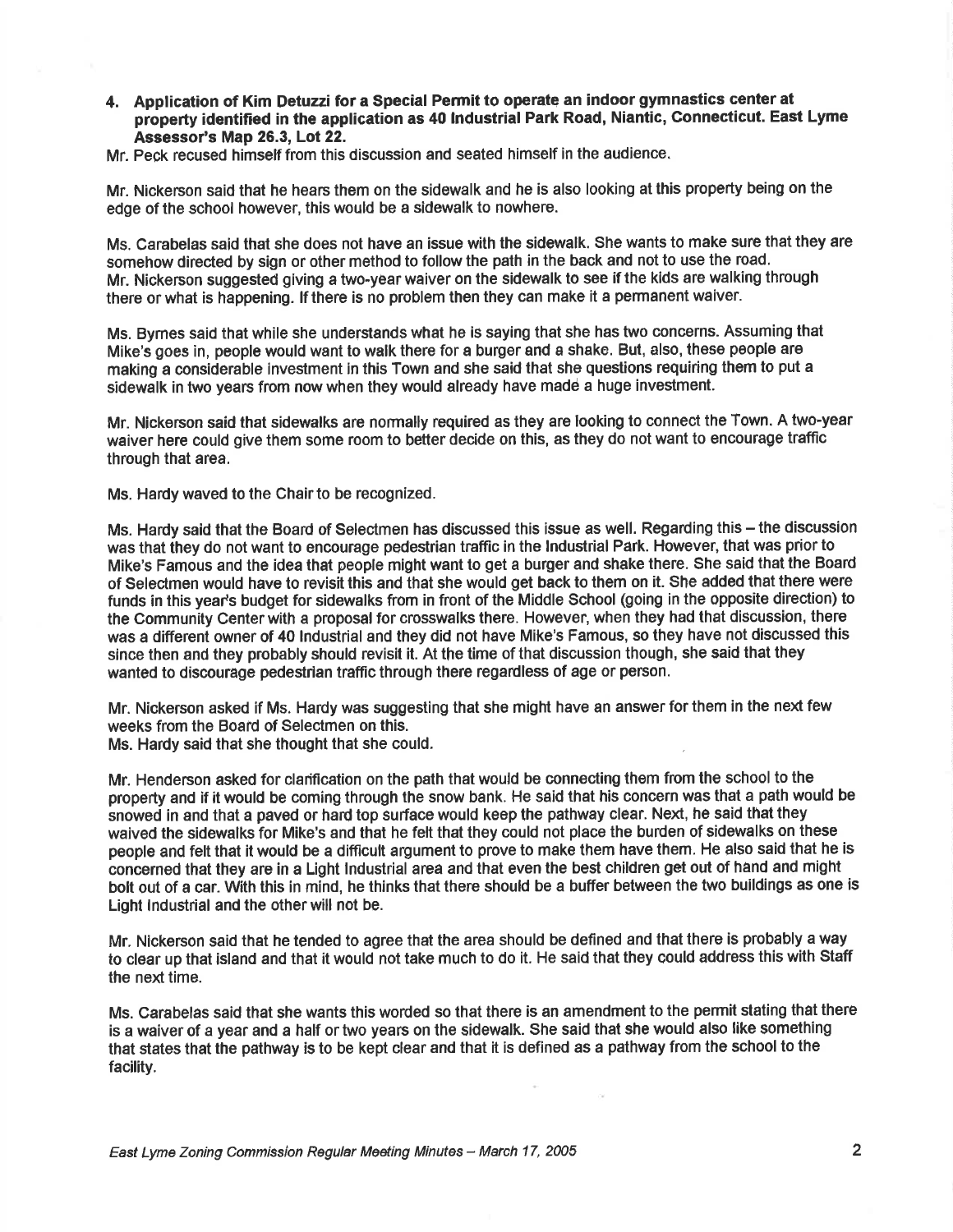Mr. Nickerson said that he thought that they needed direction from Staff on this and that they would table discussion on this until the next meeting of the Commission on April 7, 2005.

#### 5. Application of Debra Osso for a Special Permit to operate a fast food restaurant on property identified in the application as 221 Boston Post Road, East Lyme, Connecticut. The property is further identified in the application as East Lyme Assessor's Map 30.2, Lot 62.

(Note: Mr. Peck rejoined the table)

Mr. Nickerson said that his concem is if there is enough parking there. He noted that Mr. Mulholland has indicated that there is enough. However, they could use a good 25 more spaces there due to the log jam with the Post Office although that is not the problem of this applicant and not fair to her.

Ms. Hardy said that the Board of Selectmen has discussed this issue as well as the Post Office is creating a lot of problems with traffic and inadequate site lines. The First Selectman is writing the Post Office a letter asking them to relooate due to this issue.

Mr. Nickerson said that would be years away and suggested that if they removed the three mail receptacles and put them at Tri-Town, that they would gain some much needed parking spaces.

Ms. Hardy said that if Mr. Fraser has not sent the letter off yet that she would ask that he put that suggestion in it regarding moving the mail boxes.

Ms. Bymes said that while she is supportive of this application and would vote for it that she would like to reiterate that in the future that she will make it a practice not to vote on items on the agenda if she has not received all of the materials beforehand so that she can review them. She said that she has asked for this before and she thinks that they need this to make an educated decision.

Mr. Peck asked if they have a parking plan that they can look at.

Mr. Nickerson said that Ms. Osso indicated that there is a parking plan that she discussed and signed off on with Mr. Mulholland that satisfies what is needed. He said that he could not locate it at the moment.

Mr. Nickerson added that they did have the information that they needed priorto discussion on this application and that they might recall that in January when the application came before them to be scheduled that they received the information that they needed regarding what she was looking for. He suggested that in the future that they take the time to look over the information that they get ratherthan racing through to have it scheduled in the future for a public hearing. ln this way, they can determine if more information is needed and if they understand what is being requested in the application.

Mr. Nickerson then suggested that they table this until the next meeting so that they could look over the parking plan that Ms. Osso worked on with Mr. Mulholland. Mr. Mulholland could also answer any questions that they might have on it.

6. Application of Theodore A. Harris, Agent for Mariner Health Care, for a modification to an existing Special Permit to change the number of beds allowed from 120 to 130 at property located at 23-25 Liberty Way, Niantic, Connecticut. The property is further identified on the application as East Lyme Assessor's Map 9.4, Lot 6 and Map 9.4, Lot 29.

Mr. Nickerson said that this is just what it states and that they far exceed the number of parking spaces that are required for this change.

## \*\*MOTION (2)

Mr. Salemo moved to approve the Application of Theodore A. Harris, agent for Mariner Health Carc, for a modification to an existing Special Permit to change the number of beds allowed fiom 120 to 130 at property located at 23-25 Liberty Way, Niantic, Connecticut. The property is further identified on the application as East Lyme Assessor's Map 9.4, Lot 6 and Map 9.4, Lot 29. Mr. Henderson seconded the motion.

Vote:  $6 - 0 - 0$ . Motion passed.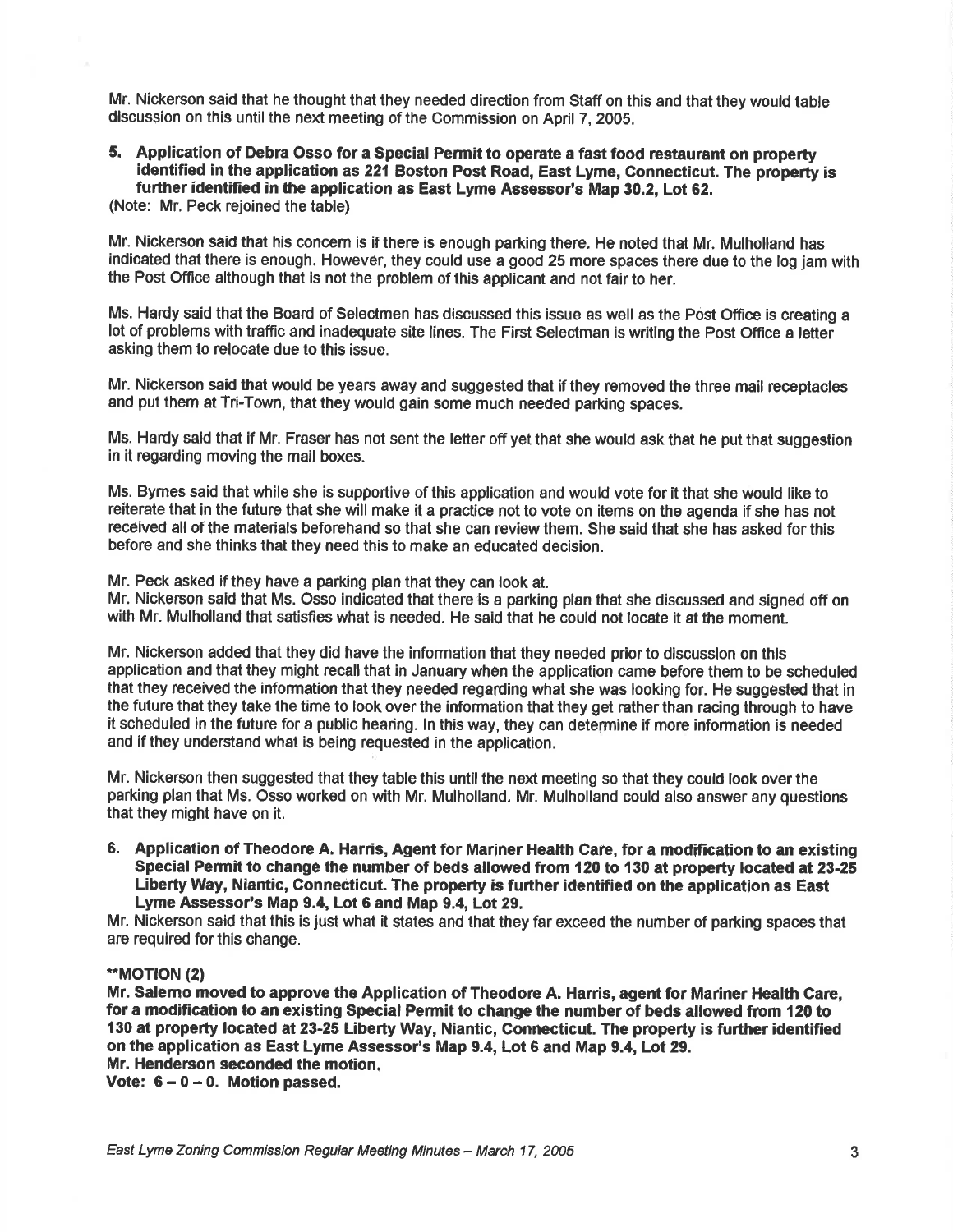# Old Business

1. Stormwater

This is a work in progress.

#### 2. Aquifer Protection

Mr. Nickerson said that the Town has been asked to appoint a Commission as an Aquifer Commission Board. This would be done in accordance with State Statute. The Town officials in conjunction with the Town Attorney are working on this language and it is anticipated that the Zoning Commission will continue to be the goveming Commission and administerthe duties regarding aquifer protection as they have since 1973.

## 3. Neighborhood Business Zone Sub.Committee - Mr. Peck and Ms. Byrnes

Mr. Peck suggested that they hold off on this until Mr. Mulholland could be present and that they continue to look over the information that they had received in their packets so that they can discuss it at their next meeting. They need to hash this out with everyone present.

### **New Business**

1. Application of Jeffrcy A. McNamara for a text amendment to the East Lyme Zoning Regulations, Section 32, Affordable Housing District.

Mr. Nickerson suggested that they look at this to see what was included with the application prior to scheduling it for a public hearing. A letter with Section 32 of the regulations was included in the packet for their review. The Commission members agreed that they did not have the exact change spelled out for them to see and that they needed to get that information. This would be soheduled for a public hearing.

#### 2. Any other business on the floor, if any, by the majority vote of the Commission There was none.

### 3. Zoning Official

Mr. Mulholland was not present.

### 4. Comments from Ex-Officio

Ms. Hardy reported that the Board 0f Selectmen has approved the \$2M bonding package for open space. This now goes before the Board of Finance. This would not be bonded all at once and it is to be used for open space, as property becomes available. Each property would have to come up before them but this would move it quicker. She also reported that the Public Safety Building Subcommittee information/report would be coming in April with a presentation. The architect will also make recommendations on the properties as he has reviewed them. The Millstone Building has been discussed a lot and is still up in the air. There is opposition from the Main Street Merchants on using this as a temporary site forthe Police as they are afraid that it will become permanent. They would like to see it used as a restaurant. They are still waiting on an environmental review and an inside survey and in the meantime Millstone has come back with a counter offer to the Town to lease the building for \$1/year. They have not voted on this yet although the \$1/year lease option might best suit them at this point.

Ms. Carabelas asked lf they had figures on how much it would cost to renovate the building for temporary use by the Police.

Ms. Hardy said that they do not have all of that yet, as it is contingent upon a lot of other factors and the study that is being done regarding other buildings.

### 5. Comments from Zoning Board liaison to Planning Commission

There was no report.

### 6. Comments from Chairman

Mr. Nickerson said that they were looking to be able to cancel their meeting on April 21, 2005, as that is school vacation week. He asked that they not scratch it yet, as they will have to load up on their next meeting in order to be able to cancel the one on April 21.